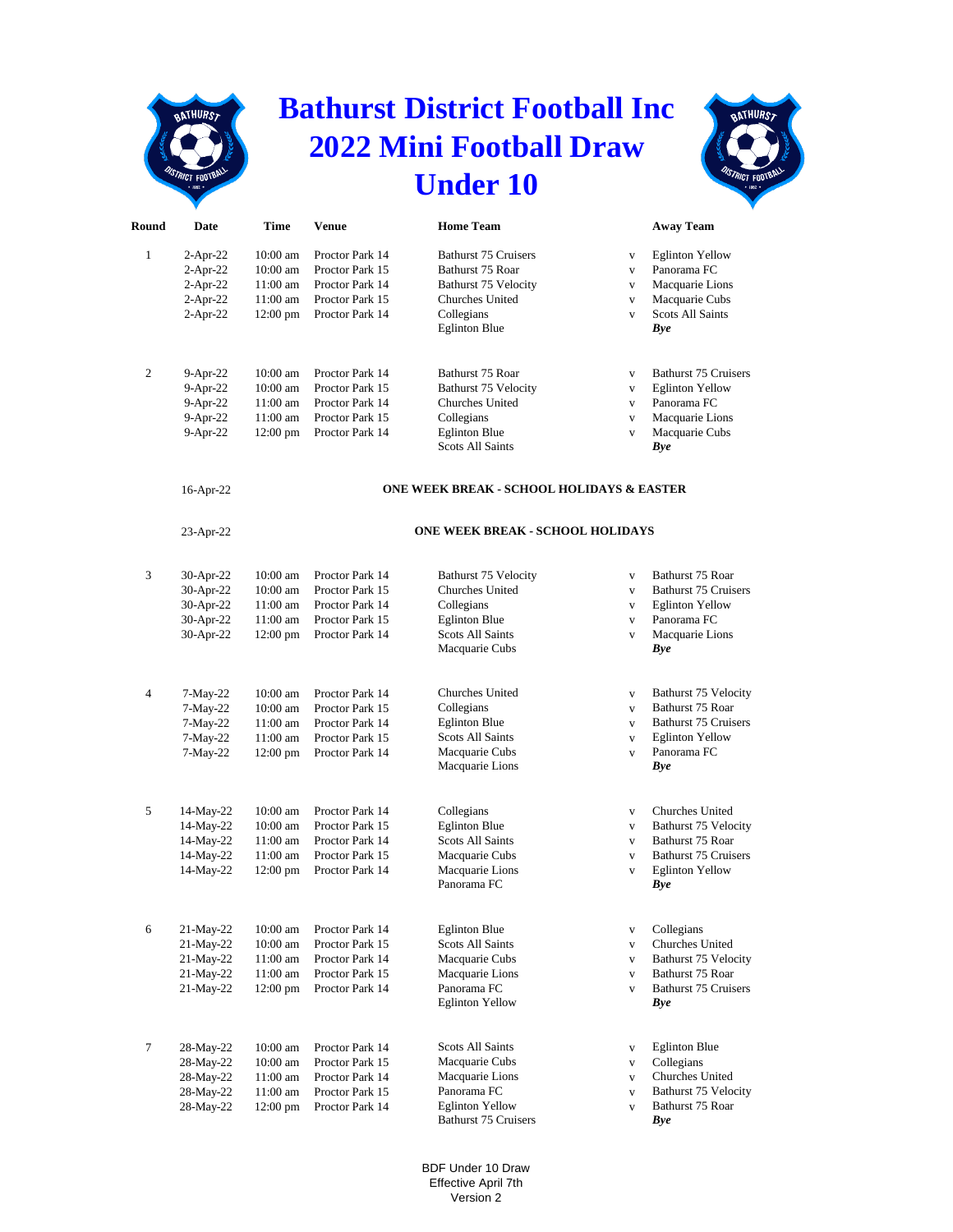| 8  | $4-Jun-22$<br>$4$ -Jun-22<br>$4$ -Jun-22<br>$4$ -Jun-22<br>$4-Jun-22$ | $10:00$ am<br>$10:00$ am<br>11:00 am<br>11:00 am<br>$12:00 \text{ pm}$   | Proctor Park 14<br>Proctor Park 15<br>Proctor Park 14<br>Proctor Park 15<br>Proctor Park 14 | Macquarie Cubs<br>Macquarie Lions<br>Panorama FC<br><b>Eglinton Yellow</b><br><b>Bathurst 75 Cruisers</b><br>Bathurst 75 Roar       | $\mathbf{V}$<br>$\mathbf{V}$<br>$\mathbf{V}$<br>$\mathbf{V}$<br>$\mathbf{V}$ | <b>Scots All Saints</b><br><b>Eglinton Blue</b><br>Collegians<br>Churches United<br><b>Bathurst 75 Velocity</b><br>Bye        |
|----|-----------------------------------------------------------------------|--------------------------------------------------------------------------|---------------------------------------------------------------------------------------------|-------------------------------------------------------------------------------------------------------------------------------------|------------------------------------------------------------------------------|-------------------------------------------------------------------------------------------------------------------------------|
|    | $11$ -Jun-22                                                          |                                                                          |                                                                                             | <b>JUNE LONG WEEKEND - NO GAMES</b>                                                                                                 |                                                                              |                                                                                                                               |
| 9  | 18-Jun-22<br>18-Jun-22<br>18-Jun-22<br>18-Jun-22<br>18-Jun-22         | $10:00$ am<br>$10:00$ am<br>11:00 am<br>$11:00$ am<br>$12:00 \text{ pm}$ | Proctor Park 14<br>Proctor Park 15<br>Proctor Park 14<br>Proctor Park 15<br>Proctor Park 14 | Macquarie Lions<br>Panorama FC<br><b>Eglinton Yellow</b><br><b>Bathurst 75 Cruisers</b><br>Bathurst 75 Roar<br>Bathurst 75 Velocity | $\mathbf{V}$<br>$\mathbf{V}$<br>$\mathbf V$<br>$\mathbf{V}$<br>$\mathbf{V}$  | Macquarie Cubs<br>Scots All Saints<br><b>Eglinton Blue</b><br>Collegians<br>Churches United<br><b>Bye</b>                     |
| 10 | 25-Jun-22<br>25-Jun-22<br>25-Jun-22<br>25-Jun-22<br>25-Jun-22         | $10:00$ am<br>$10:00$ am<br>11:00 am<br>$11:00$ am<br>12:00 pm           | Proctor Park 14<br>Proctor Park 15<br>Proctor Park 14<br>Proctor Park 15<br>Proctor Park 14 | Panorama FC<br><b>Eglinton Yellow</b><br><b>Bathurst 75 Cruisers</b><br>Bathurst 75 Roar<br>Bathurst 75 Velocity<br>Churches United | $\mathbf{V}$<br>$\mathbf V$<br>$\mathbf V$<br>$\mathbf{V}$<br>$\mathbf{V}$   | Macquarie Lions<br>Macquarie Cubs<br><b>Scots All Saints</b><br><b>Eglinton Blue</b><br>Collegians<br><b>Bye</b>              |
| 11 | $2-Jul-22$<br>$2-Jul-22$<br>$2-Jul-22$<br>$2-Jul-22$<br>$2-Jul-22$    | $10:00$ am<br>$10:00$ am<br>$11:00$ am<br>$11:00$ am<br>12:00 pm         | Proctor Park 14<br>Proctor Park 15<br>Proctor Park 14<br>Proctor Park 15<br>Proctor Park 14 | Bathurst 75 Cruisers<br><b>Eglinton Yellow</b><br>Panorama FC<br>Macquarie Lions<br>Macquarie Cubs<br><b>Scots All Saints</b>       | $\mathbf{V}$<br>$\mathbf{V}$<br>$\mathbf V$<br>$\mathbf{V}$<br>$\mathbf{V}$  | Bathurst 75 Roar<br><b>Bathurst 75 Velocity</b><br>Churches United<br>Collegians<br><b>Eglinton Blue</b><br><b>Bye</b>        |
|    | $9-Jul-22$                                                            |                                                                          |                                                                                             | <b>ONE WEEK BREAK - SCHOOL HOLIDAYS</b>                                                                                             |                                                                              |                                                                                                                               |
| 12 | 16-Jul-22<br>16-Jul-22<br>16-Jul-22<br>16-Jul-22<br>16-Jul-22         | 10:00 am<br>$10:00$ am<br>$11:00$ am<br>$11:00$ am<br>12:00 pm           | Proctor Park 14<br>Proctor Park 15<br>Proctor Park 14<br>Proctor Park 15<br>Proctor Park 14 | <b>Eglinton Yellow</b><br><b>Bathurst 75 Cruisers</b><br>Bathurst 75 Roar<br>Bathurst 75 Velocity<br>Churches United<br>Collegians  | $\mathbf V$<br>$\mathbf V$<br>$\mathbf V$<br>$\mathbf{V}$<br>$\mathbf{V}$    | Panorama FC<br>Macquarie Lions<br>Macquarie Cubs<br>Scots All Saints<br><b>Eglinton Blue</b><br><b>Bye</b>                    |
| 13 | 23-Jul-22<br>23-Jul-22<br>23-Jul-22<br>23-Jul-22<br>23-Jul-22         | $10:00$ am<br>$10:00$ am<br>11:00 am<br>11:00 am<br>$12:00 \text{ pm}$   | Proctor Park 14<br>Proctor Park 15<br>Proctor Park 14<br>Proctor Park 15<br>Proctor Park 14 | <b>Eglinton Yellow</b><br>Panorama FC<br>Macquarie Lions<br>Macquarie Cubs<br>Scots All Saints<br><b>Eglinton Blue</b>              | $\mathbf{V}$<br>$\mathbf V$<br>$\mathbf{V}$<br>$\mathbf{V}$<br>$\mathbf{V}$  | <b>Bathurst 75 Cruisers</b><br>Bathurst 75 Roar<br><b>Bathurst 75 Velocity</b><br>Churches United<br>Collegians<br><b>Bye</b> |
| 14 | 30-Jul-22<br>30-Jul-22<br>30-Jul-22<br>30-Jul-22<br>30-Jul-22         | $10:00$ am<br>$10:00$ am<br>11:00 am<br>11:00 am<br>$12:00 \text{ pm}$   | Proctor Park 14<br>Proctor Park 15<br>Proctor Park 14<br>Proctor Park 15<br>Proctor Park 14 | Bathurst 75 Roar<br><b>Bathurst 75 Cruisers</b><br><b>Eglinton Yellow</b><br>Panorama FC<br>Macquarie Lions<br>Macquarie Cubs       | $\mathbf{V}$<br>$\mathbf V$<br>$\mathbf V$<br>$\mathbf V$<br>$\mathbf{V}$    | <b>Bathurst 75 Velocity</b><br>Churches United<br>Collegians<br><b>Eglinton Blue</b><br>Scots All Saints<br>Bye               |
| 15 | 6-Aug-22<br>$6$ -Aug-22<br>$6$ -Aug-22<br>$6-Aug-22$<br>6-Aug-22      | $10:00$ am<br>$10:00$ am<br>11:00 am<br>11:00 am<br>$12:00 \text{ pm}$   | Proctor Park 14<br>Proctor Park 15<br>Proctor Park 14<br>Proctor Park 15<br>Proctor Park 14 | Bathurst 75 Velocity<br>Bathurst 75 Roar<br><b>Bathurst 75 Cruisers</b><br><b>Eglinton Yellow</b><br>Panorama FC<br>Macquarie Lions | V<br>$\mathbf{V}$<br>$\mathbf{V}$<br>V<br>V                                  | Churches United<br>Collegians<br><b>Eglinton Blue</b><br><b>Scots All Saints</b><br>Macquarie Cubs<br><b>Bye</b>              |

BDF Under 10 Draw Effective April 7th Version 2